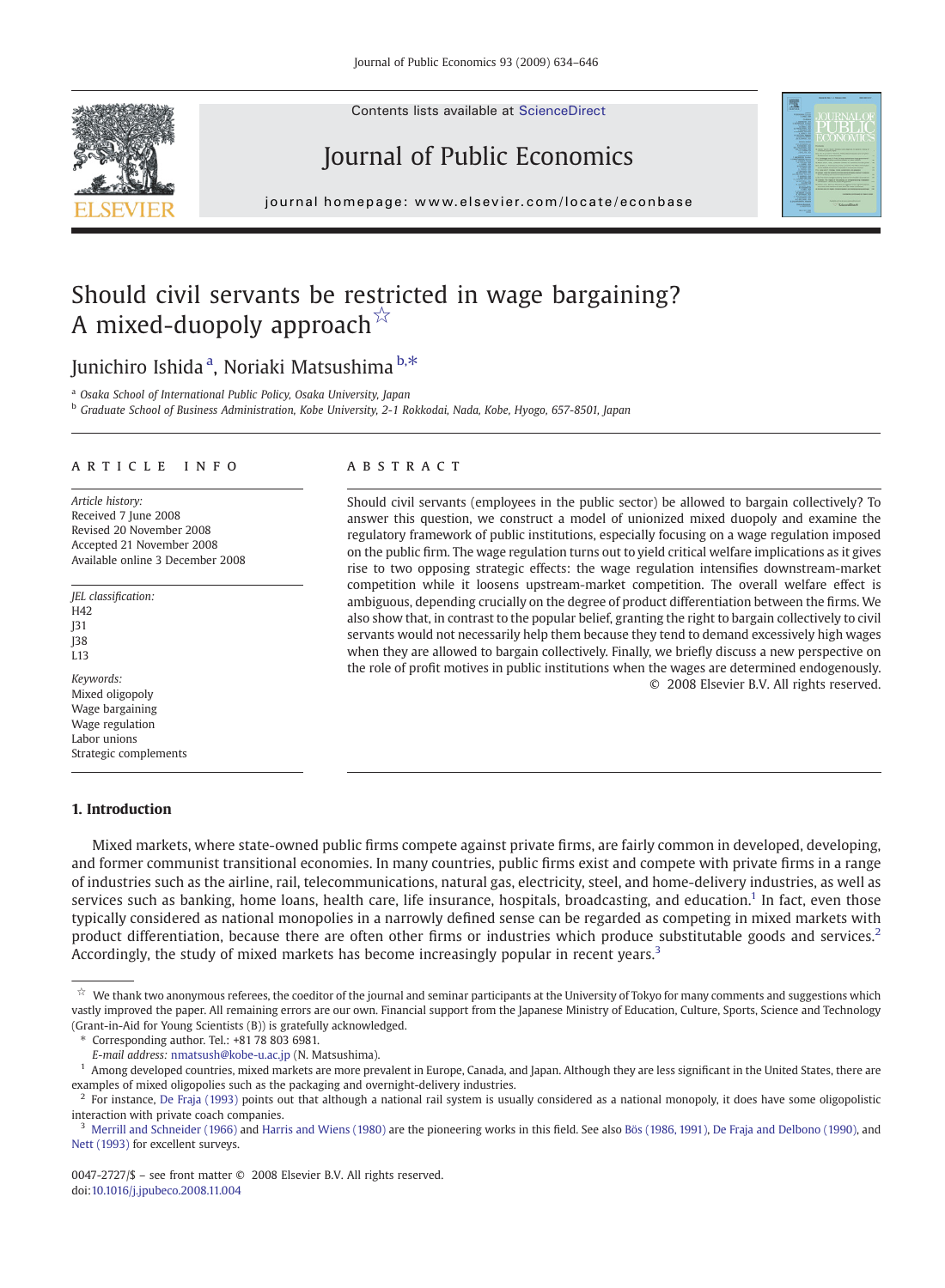In standard mixed-market models, public firms are typically assumed to maximize social welfare while private firms are to maximize profit.4 Under this setup, it is often supposed that the role of public firms is to maximize social welfare by correcting inefficiencies arising from market failures. There is no convincing reason to believe, however, that employees in the public sector (to whom we refer somewhat loosely and inclusively as civil servants throughout the paper, mostly for expositional purposes) share the same goals; it rather seems more natural to assume that they aim at maximizing their own utility just like employees in the private sector.<sup>5</sup> If the goals of civil servants are not to maximize social welfare, their behavior may need to be regulated in some ways. What becomes crucial along this line is how wages in the public sector should be regulated because the wage level virtually determines the firm's productive efficiency, ultimately leading to serious welfare implications.<sup>6</sup> If wages in the public sector are set in an inappropriate way, any subsequent effort to increase efficiency might totally be wiped out. It is this aspect of public firms that we focus on in this paper.

In reality, the way civil servants are regulated is surprisingly diverse across countries. In many countries today, civil service salaries are determined largely through collective bargaining between the union and the government, although there are often some job- and title-specific restrictions. In contrast, there are still some countries such as Germany (for the case of Beamte), Japan and the US where civil servants are regulated and restricted in some senses. When civil servants are restricted in their right to bargain collectively, their salaries are more or less tied to the average wages in the respective industries (the 'equal pay for equal work' principle) or those in the private sector as a whole. In Japan, for instance, civil servants are typically not allowed to bargain collectively, and their wages are instead determined based on the advise of the National Personnel Authority, called Jinji-In-Kankoku, with its particular emphasis on the equalization between the private and public sectors.<sup>7</sup>

Because of its potential impact on national welfare, the regulatory framework of civil servants has naturally been a topic of heated debate. Although different countries have their own regulations and it is certainly difficult to draw a clear line,<sup>8</sup> a recent trend is clearly shifting towards granting civil servants the right to organize and bargain collectively, mostly from the viewpoint of protecting workers' rights. For instance, a report by the Committee on Freedom of Association, one of the six Governing Body committees of International Labour Organization (ILO), points out that the current Japanese system is not consistent with international labor standards, and urges the Japanese government to engage in full consultations with the trade unions with the view to amend the current legislation that denies civil servants the right to bargain collectively (Cases 2177 and 2183, November 2002). The Committee has also issued a recommendation against the US state of North Carolina, which as well as in some other US states, strictly prohibits any collective bargaining in the public sector, that the government should promote a framework allowing collective bargaining in the public sector (Case 2460, March 2007). The stance taken by ILO reflects an emerging global consensus that the right to bargain collectively (and even strike) constitutes an important part of workers' rights that should be respected even for civil servants.

Despite this recent trend, however, welfare consequences of allowing civil servants to bargain collectively are not necessarily straightforward, especially in a mixed market. This paper thus examines the regulatory framework of public institutions with a particular focus on the wage regulation imposed on their employees. To this end, we consider two distinct regulatory regimes in a mixed duopoly. In the first, civil servants are allowed to form a union to represent themselves and, more importantly, to bargain collectively just as workers in the private sector.<sup>9</sup> In the second, civil servants are prohibited to bargain collectively, and their wages are tightly regulated by some wage-setting rule (unilateral regulation), which more or less abides by the 'equal pay for equal work' principle. We compare these two regimes and explore welfare implications of the wage regulation imposed on civil servants.

The analysis reveals that the way civil service salaries are determined indeed leads to substantial welfare consequences. As is normally the case in this type of setup, the welfare effect of the wage regulation hinges critically on its impact on the equilibrium wages (or the prices of intermediate goods): roughly speaking, the wage regulation is welfare-enhancing if it lowers the wages.

<sup>4</sup> See, for instance, [De Fraja and Delbono \(1989\),](#page--1-0) [Cremer et al. \(1991\)](#page--1-0), [Fjell and Pal \(1996\),](#page--1-0) [Anderson et al. \(1997\),](#page--1-0) [Pal \(1998\),](#page--1-0) [Pal and White \(1998\)](#page--1-0), and [Matsushima and Matsumura \(2003\).](#page--1-0)

 $5$  Of course, one can argue that mission-oriented public institutions tend to attract more 'motivated agents.' For instance, [Besley and Ghatak \(2005\)](#page--1-0) emphasize the importance of motivation and preference matching in a mission-oriented, rather than profit-oriented, sector. Still, there is no convincing reason to believe that even the goals of those 'motivated agents' coincide precisely with the goals of pubic institutions.

 $6$  The productive efficiency of public and/or private firms in mixed markets is examined by many researchers in other contexts. See [Nett \(1994\)](#page--1-0), [Nishimori and](#page--1-0) [Ogawa \(2002\),](#page--1-0) [Corneo and Rob \(2003\),](#page--1-0) [Ma \(2004\),](#page--1-0) and [Matsumura and Matsushima \(2004\)](#page--1-0) for theoretical discussions on this issue. Using the data on Japanese parcel companies, [Mizutani and Uranishi \(2003\)](#page--1-0) empirically examine the efficiency of public firms. [Megginson and Netter \(2001\)](#page--1-0) provide an excellent survey.  $^7$  Although the advice formally covers only national government employees, it typically sets the baseline and hence has strong impacts on salaries for local

government employees. 8 For instance, in Britain, civil service salaries are based on the recommendations of independent review bodies rather than on collective bargaining. The review bodies, however, receive detailed evidence from trade unions and employees, and their recommendations are usually adopted by the government. There

is also a country like France where the legal status of collective bargaining is somewhat uncertain. In France, although unions are recognized as capable of conducting negotiations, these negotiations are not compulsory, and the government is free to disregard any agreement that may have been reached. See [Bordogna \(2003\)](#page--1-0) for more detail.

<sup>&</sup>lt;sup>9</sup> Canada is one of those countries which provides several examples of mixed unionized oligopoly: unionism in the public sector is very active, as represented most notably by Canadian Union of Public Employees (CUPE), while at the same time, public firms play a very large role in the Canadian economy. One prime example of this case is Canada Post which competes with private enterprises such as FedEx. Employees at Canada Post are represented by the Canadian Union of Postal Workers (CUPW) — one of the most active trade unions known for a series of high profile strikes.